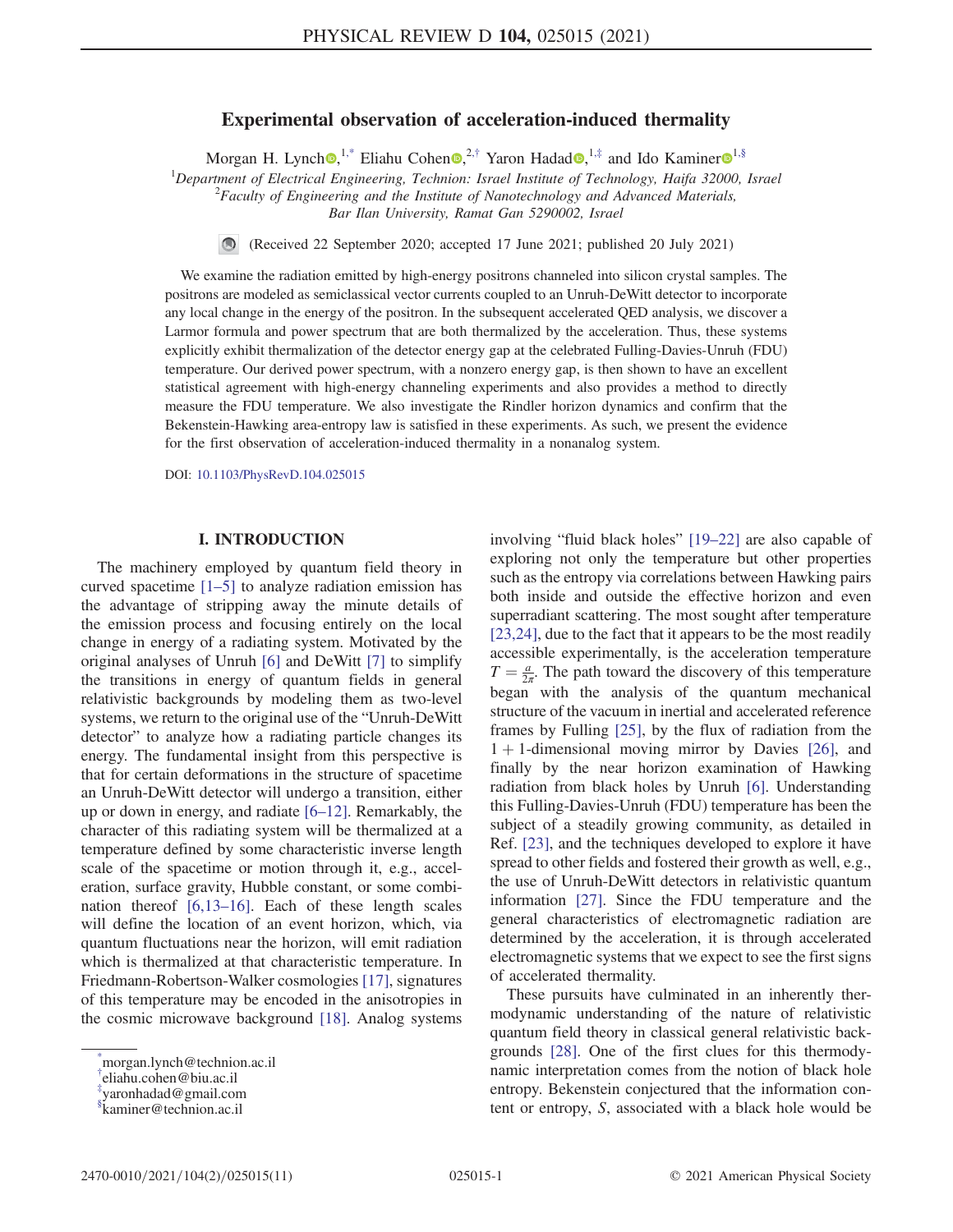proportional to the surface area, A, of the event horizon [\[29\]](#page-9-11). Hawking later determined the proportionality constant to be  $1/4$  and thus gave rise to the Bekenstein-Hawking area-entropy law [\[13\]](#page-9-12),  $S = \frac{A}{4}$ . What is particularly interesting about this expression is that it specifically depends on the Planck area,  $\ell_p^2$ . This area-entropy law is applicable to more than just black hole and is, in fact, a general property of systems with horizons. In particular, the Rindler horizon associated with acceleration will also obey this law [\[30\]](#page-9-13). Consequently, given a system with sufficient acceleration, thermality can be verified and explored by both the presence of a well-defined FDU temperature and the Rindler horizon dynamics. In fact, they both provide an independent confirmation of the presence of accelerationinduced thermality.

Here, we employ a spacetime formulation of accelerated quantum electrodynamics (AQED) [\[8,9,31\]](#page-9-14), via the use of a uniformly accelerated Unruh-DeWitt detector [\[6,7\]](#page-9-1), and apply it to high-energy channeling radiation [\[32\].](#page-9-15) The result of this analysis is a statistically significant indication that the FDU temperature has finally been observed, in a nonanalog experiment. We demonstrate that a nonzero Unruh-DeWitt detector energy gap, which encodes local changes in energy of the radiating electron or positron, will not only be thermalized at the FDU temperature but also provide a significantly better explanation of high-energy channeling radiation than conventional models. We present the AQED response function and compute the power radiated by, and photon power spectrum of, a uniformly accelerated charge current. To compare with the channeling radiation experimental data, we assume an energy gap comprising a Taylor series in the photon frequency and an acceleration profile based on radiative energy loss. A chisquared analysis is shown to strongly favor the presence of a nonzero energy gap and therefore provides strong evidence for the observation of thermality at the FDU temperature. We then provide an independent verification of thermality by analyzing the Rindler horizon dynamics. We find the Bekenstein-Hawking area-entropy law is satisfied via its convergence to  $4\ell_p^2$ . Here and throughout, we use natural units  $\hbar = c = k_B = G = 1$ .

## II. AQED RESPONSE FUNCTION AND THERMALIZED OBSERVABLES

The calculation presented here uses an AQED approach for computing the power radiated from first principles. To this end, we make use of the current interaction [\[33\]](#page-9-16),  $\hat{S}_I = \int d^4x \hat{j}_\mu(x) \hat{A}^\mu(x)$ , where  $\hat{A}^\mu(x)$  is the second quantized photon field operator and  $\hat{j}_{\mu}(x)$  is the electron current operator. If we couple an Unruh-DeWitt detector to the current, it takes the form  $\hat{j}_{\mu}(x) = u_{\mu} \hat{q}(\tau) \delta^{3}(x - x_{tr}(\tau)).$ Here,  $u_u$  is the 4-velocity of the electron, and  $x_{tr}(\tau)$  is the trajectory of the electron parametrized by its proper time. The monopole moment operator [\[7\]](#page-9-2) is Heisenberg

evolved via  $\hat{q}(\tau) = e^{i\hat{H}\tau} \hat{q}(0) e^{-i\hat{H}\tau}$ , and the charge of the electron is defined by  $q = \langle E_f | \hat{q}(0) | E_i \rangle$ , with  $|E_i \rangle$  and  $|E_f \rangle$ being the initial and final electron energy, respectively. We must also note that our monopole moment operator creates states of definite momentum. As such for energy gaps comprising a continuum of frequencies, such as that we will analyze in this work, our current should be thought of as coupled to a continuum of detectors, one for each frequency. This also will restrict our working regime to first order in perturbation theory. Then, by analyzing the amplitude,  $\mathcal{A} = i \langle \mathbf{k} | \otimes \langle E_f | \hat{S}_i | E_i \rangle \otimes | 0 \rangle$ , for the electron current to undergo a transition and emit one photon of momentum  $k$ , we can compute the emission rate via the relativistic analog of Fermi's golden rule. As such, the AQED response function, see Sec. B of the Supplemental Material [\[34\]](#page-9-17) and Ref. [\[1\],](#page-9-0) is given by

$$
\Gamma = q^2 \int d\xi e^{-i\Delta E\xi} U_{\mu\nu}[x', x] G^{\mu\nu}[x', x]. \tag{1}
$$

Here, we see the standard Fourier transform of the Wightman function,  $G^{\nu\mu}[x', x]$ , but with indices which, for photons, represent the sum of polarization 4-vectors,  $\sum_{i,i} \epsilon_i^{\mu} \epsilon_i^{\nu}$ , which contract with the 4-velocity product,  $U_{\mu\nu} = u_{\mu}u_{\nu}$ , to couple the motion to the allowed emission directions. This is nothing more than the byproduct of the standard  $v \cdot A$  coupling that one typically sees in electron-photon systems. Recalling the Wightman function is given by the vacuum-to-vacuum two-point function  $G^{\nu\mu}[x',x] = \langle 0 | \hat{A}^{\dagger \nu}(x') \hat{A}^{\mu}(x) | 0 \rangle$ , we will have

$$
G^{\mu\nu}[x',x] = \frac{1}{(2\pi)^3} \frac{1}{2} \int \frac{d^3k}{\omega} \sum_{i,j} \epsilon_i^{\mu} \epsilon_j^{*\nu} e^{i(\mathbf{k}\cdot\Delta\mathbf{x}-\omega(t'-t))}.
$$
 (2)

Since we wish to compute the power radiated,  $S$ , we must also include an additional factor of frequency in the above Wightman function [\[9,11,12\]](#page-9-18), as  $S = \int \frac{d\Gamma}{d\omega} \omega d\omega$ . When we compute the power radiated by an accelerated electron, we should expect to recover the Larmor formula. As we shall see, this is indeed the case. For a trajectory with constant proper acceleration a, parametrized by the proper time  $\tau$ , we will have hyperbolic motion with 4-velocity  $u^{\mu} =$  $(\cosh(a\tau), 0, 0, \sinh(a\tau))$  [\[23\].](#page-9-6) Using this trajectory, we arrive at a rather striking result. It is expected that we should obtain the Larmor formula, but there is an intermediate result: the fact we have uniformly accelerated motion implies that we should also find signatures of thermality. Explicit computation of the power, see Sec. C of the Supplemental Material, yields

$$
S = \frac{2}{3}\alpha a^2 \frac{1}{1 + e^{2\pi \Delta E/a}}.\tag{3}
$$

It is indeed surprising that we have obtained the Larmor formula that is thermalized at the FDU temperature.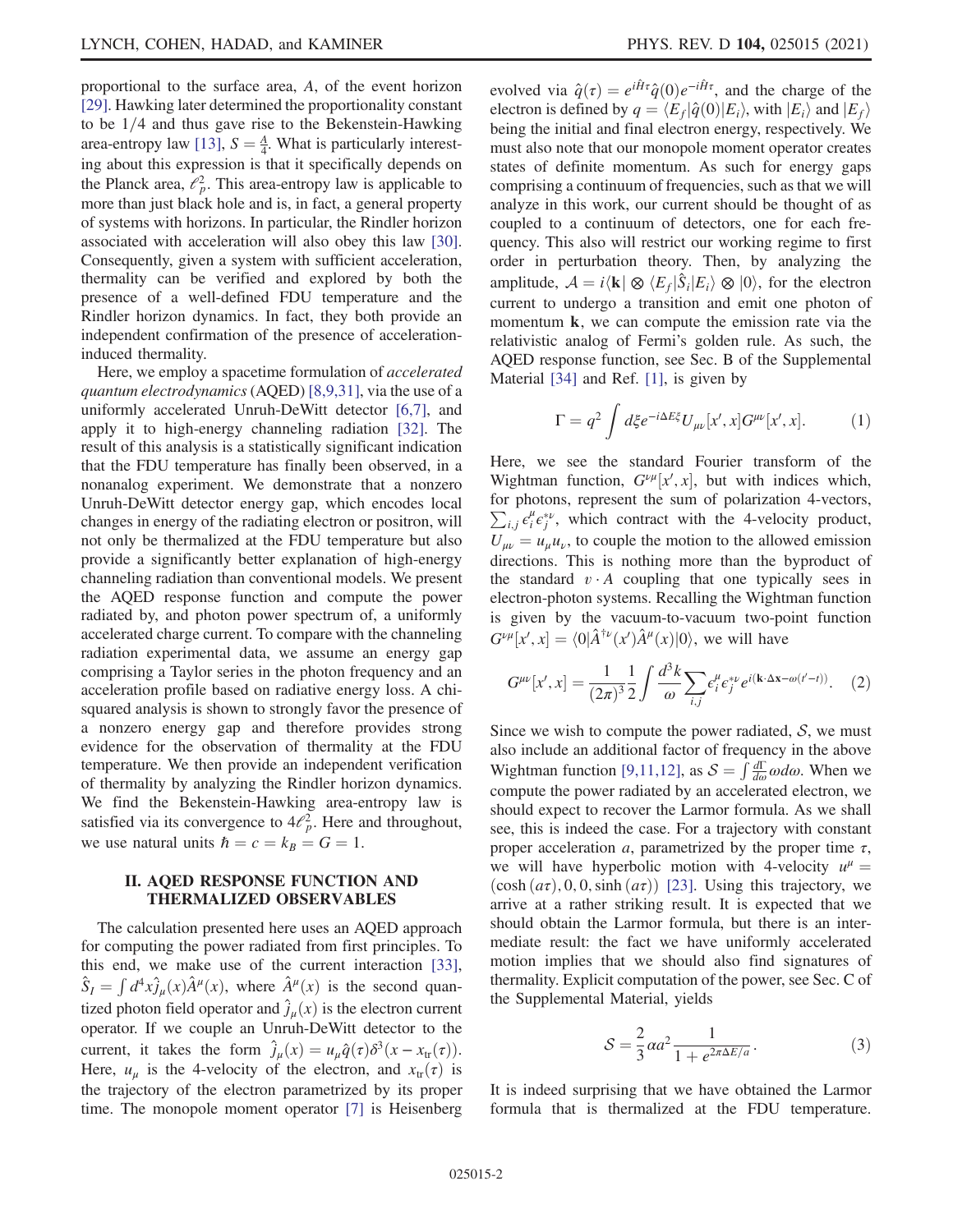We must also point out the change in statistics from bosonic to fermionic. This is characteristic of accelerated thermal observables where the statistics depends on, for example, powers of frequency  $\omega$  in the computation, number of particles emitted, and/or the dimensionality of the system [\[8,9,11,35\]](#page-9-14). To recover the standard Larmor formula, we must compute the total power by summing over emission and absorption of zero energy Rindler photons [\[24,36](#page-9-19)–38], i.e.,  $\lim_{\Delta E \to 0} S(\Delta E) + S(-\Delta E) = \frac{2}{3} \alpha a^2$ . This is also corroborated by the notion that classical radiation sources can be viewed as "gapless" limit of an Unruh-DeWitt detector [\[39\]](#page-9-20). To compare the AQED theory with the experimental data, we also present the total power radiated per unit frequency; see the Supplemental Material, Eqs. (S41) and (S42),

<span id="page-2-0"></span>
$$
\frac{dS}{d\omega} = -i\frac{4}{3}\alpha \frac{\omega^2}{a} \left[ \delta H_{\frac{2i\Delta E}{a}}^{(2)} \left( -\frac{2i\omega \gamma}{a} \right) - \frac{1}{2} \left( H_{\frac{2i\Delta E}{a} - 2}^{(2)} \left( -\frac{2i\omega \gamma}{a} \right) + H_{\frac{2i\Delta E}{a} + 2}^{(2)} \left( -\frac{2i\omega \gamma}{a} \right) \right) \right] \left[ 1 + e^{2\pi \Delta E/a} \right].
$$
\n(4)

Here, we have defined the relativistic boost parameter  $\delta = 2\gamma^2 - 1$  and see that the power spectrum comprises the Hankel function of the second kind,  $H^{(2)}_{\ell}(x)$  [\[40\]](#page-9-21). We also made the presence of thermality more apparent by making use of the following identity:  $H^{(2)}_{\ell}(x) = e^{i\ell\pi}H^{(2)}_{-\ell}(x)$ . The implication of this property of Hankel functions of the second kind is the manifest detailed balance at thermal equilibrium of the power spectrum by rigorous mathematical identity. The exponent produced by the change in sign of the Hankel index is precisely the Boltzmann factor comprising the Unruh-DeWitt detector energy gap thermalized at the temperature  $T = \frac{a}{2\pi}$ . As such, we are led to the conclusion that systems described by this power spectrum imply the experimental observations of thermality at the FDU temperature.

This thermal phenomenon, commonly referred to as the Unruh effect [\[6\],](#page-9-1) has had a considerable amount of effort dedicated to its study as well as a detailed exploration of potential experimental settings which could measure it [\[23\]](#page-9-6). The main difficulty with measuring such an effect is the vanishingly small energy scale set by the acceleration when compared to the scale of the energy gap. Broadly speaking, the ability to probe the Unruh effect necessitates  $|\Delta E| \sim \frac{a}{2\pi}$  so that the thermal distribution can be explored. The difficulty then lies in bringing the two energy scales together: finding acceleration scales that reach the energy gap from below or energy gaps that can reach the small acceleration scale from above. If both a small energy gap and a large acceleration scale can be found in an experimental system, then this would provide the best chance of measuring the Unruh effect. Through this logic, high acceleration scales coupled to small energy gaps, we apply the above power spectrum, Eq. [\(4\),](#page-2-0) to the recent channeling radiation experiment in aligned crystals [\[32\]](#page-9-15). There, we have LHC scale energetic positrons channeled into single crystal silicon (large acceleration) sensitive to the channeling oscillation [\[41\],](#page-9-22) recoil/radiation reaction [42–[46\],](#page-9-23) and other processes in the comoving frame (small energy gap). Note that the use of Unruh-DeWitt detectors has also been successfully applied to exploring recoil/radiation reaction in accelerated Cherenkov systems [\[31\]](#page-9-24). As we shall see, it appears to be the case that channeling radiation not only provides a setting to measure radiation reaction but may finally enable a system to explore the Unruh effect experimentally.

#### III. INCORPORATING RADIATION REACTION

Understanding the nature of recoil due to photon emission from an accelerated charge has been one of the longest-standing problems in physics: the problem of radiation reaction. The problem itself is typically examined by including recoil, based on the Larmor formula, in the Lorentz force, yielding the Lorentz-Abraham-Dirac (LAD) equation [\[42\].](#page-9-23) However, this formalism is plagued by runaway solutions which have yet to be tamed. Approximations to this equation were soon discovered [\[43\]](#page-9-25) and subsequently solved [\[44,45\].](#page-9-26) Despite this progress, the problem of runaway solutions still persists [\[46\].](#page-10-0) Perhaps, it may be easier to incorporate recoil not at the level of the Lorentz force but rather incorporate it into the computation of an observable using an Unruh-DeWitt detector.

To get a better understanding of how to incorporate recoil, let us first examine a much simpler scenario, that of Cherenkov radiation. The reason for this is because the quantum recoil, or radiation reaction, correction to Cherenkov radiation is already well known. When we include an Unruh-DeWitt detector into the Cherenkov regime, we obtain the following Frank-Tamm formula [\[31\]](#page-9-24):

$$
\frac{d\Gamma}{d\omega} = \alpha \beta \left[ 1 - \left[ \frac{1}{n\beta} + \frac{\Delta E}{n\beta \omega \gamma} \right]^2 \right].
$$
 (5)

The presence of the energy gap in the expression yields the anomalous Doppler effect [\[47\]](#page-10-1). The interesting thing is that when we set the energy gap to  $\Delta E = \frac{(n^2 - 1)\omega^2}{2m}$  then we reproduce the quantum recoil correction to Cherenkov radiation identically [\[48\]](#page-10-2). The next question is where our energy gap, which gave us the recoil correction, came from. If we consider an electron with a renormalized rest mass [\[49\]](#page-10-3) comprising the electron rest mass and the emitted photons energy  $E_i = \sqrt{m^2 + \omega^2}$  and a final-state electron energy comprising a bare electron and recoil momentum  $k = n\omega$  produced by the photon emission,  $E_f = \sqrt{m^2 + (n\omega)^2}$ , then the difference in energy is given by  $\Delta E = E_f - E_i \approx \frac{(n^2 - 1)\omega^2}{2m}$ . It is this physical interpretation, backed by mass renormalization in the Cherenkov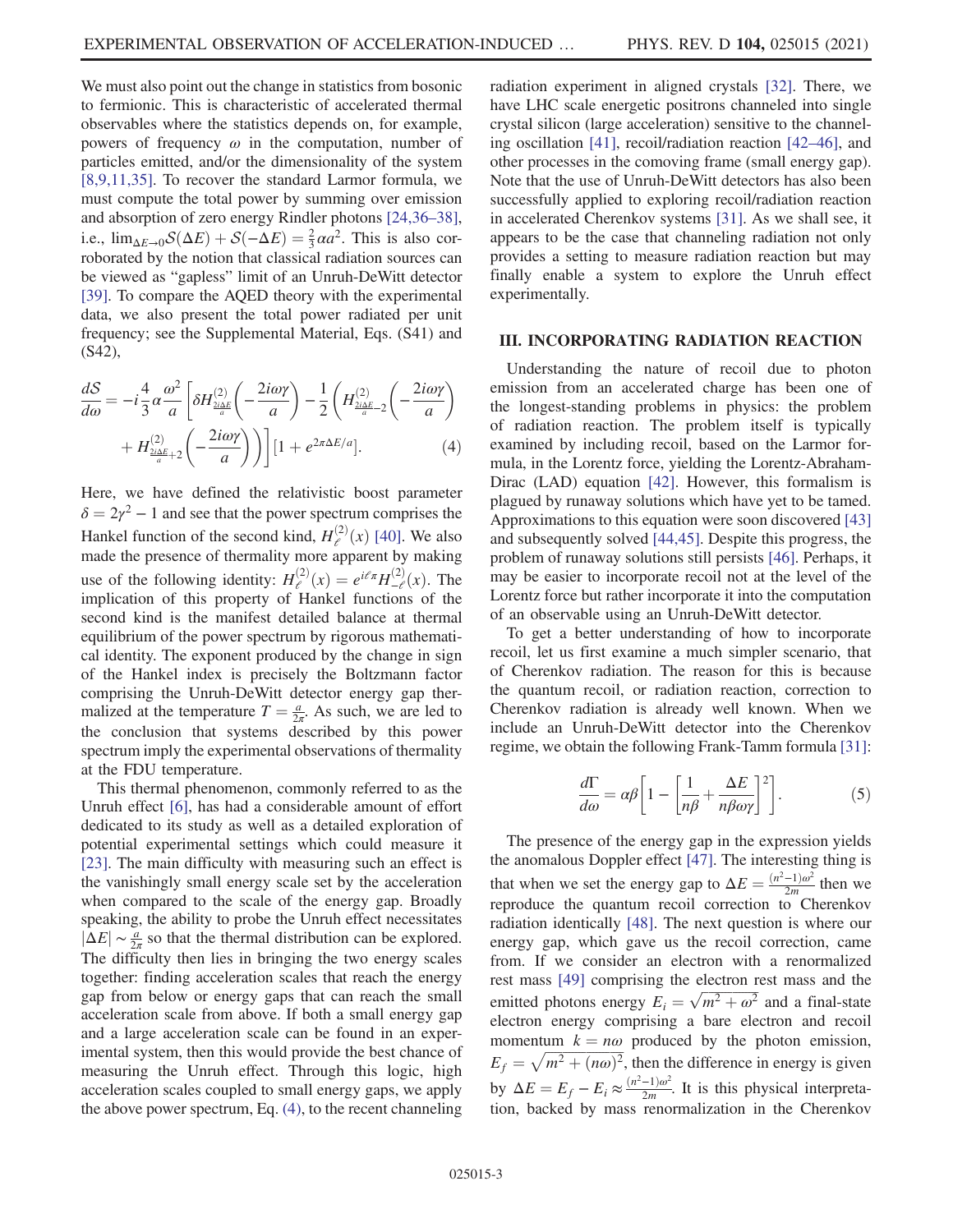regime, that we will utilize in the Larmor setting for the inclusion of recoil, i.e., radiation reaction.

Having successfully formulated a theory of recoil in Cherenkov emission using an Unruh-DeWitt detector, we now turn to the inclusion of recoil into the Larmor formula. Given that we know the inclusion of recoil is tantamount to including a recoil kinetic energy, which is process independent, we then look for a complete derivation of the Larmor formula, within an Unruh framework, and include an energy gap  $\Delta E \sim \frac{\omega^2}{2m}$ . This form of recoil is also present when looking at nonrelativistic Unruh-DeWitt detectors with a quantized center of mass [\[50\].](#page-10-4) The incorporation of a quantized center of mass also gives rise to the possibility of exploring light matter interactions which go beyond the Unruh-DeWitt detector approximation [\[51\]](#page-10-5). By incorporating this recoil into our response function, we can compute, via a series expansion in  $\omega$ , the total power radiated. The first term gives the Larmor formula,  $S_0 = \frac{2}{3} \alpha a^2$ . The second term gives the 1st order quantum recoil correction,  $S_1 = -\frac{8a}{m} a^2 T_{\text{FDU}}$ ; see Sec. D of the Supplemental Material. Combining the two gives us our quantum corrected Larmor formula,

$$
S = \frac{2}{3}\alpha a^2 \left[ 1 - \frac{12}{m} T_{\text{FDU}} \right].
$$
 (6)

The functional dependence on the temperature as well as the sign are also in complete agreement with the first order correction to the massless scalar case [\[52\].](#page-10-6) We can also compute the radiation reaction force for each term. If we recall that the work done by the radiation reaction force is equal to the total energy radiated, we have  $\int F^{\text{tr}} dx = -\int \mathcal{S} dt$ . From this, we find our radiation reaction forces to be  $F_0^{\text{tr}} = \frac{2}{3} \alpha J$  and  $F_1^{\text{tr}} = -\frac{8\alpha}{\pi m} J a$ . Thus, we find the first-order quantum LAD equation to be

$$
m\frac{du^{\mu}}{ds} = qF^{\mu\nu}u_{\nu} + \frac{2}{3}\alpha \left[1 - \frac{24}{m}T_{\text{FDU}}\right][J^{\mu} + a^2u^{\mu}].
$$
 (7)

It is interesting to note that the quantum recoil correction seems to renormalize the fine structure constant by the acceleration  $\alpha \to \alpha [1 - \frac{24}{m} T_{\text{FDU}}]$ . It is with the above considerations, namely, the inclusion of  $\Delta E \sim \frac{\omega^2}{2m}$  in our energy gap, that we may investigate recoil or radiation reaction in accelerated systems; see Sec. J of the Supplemental Material for more detail. The existence of such a term in the energy gap of our power spectrum, Eq. [\(4\)](#page-2-0), when compared to the channeling radiation data set [\[32\]](#page-9-15), would indeed confirm the presence of recoil.

## IV. MEASURING THE FULLING-DAVIES-UNRUH TEMPERATURE

A recent proposal was made by Cozzella et al., which outlined a method of measuring the FDU temperature directly from a dataset [\[24\]](#page-9-19). In their analysis, a longitudinally accelerated electron is subjected to a comoving cyclotron oscillation in the transverse plane, and they compute the photon emission spectrum per unit transverse momentum. The analysis was carried out in both Minkowski space, i.e., the laboratory frame, and Rindler space, i.e., the comoving frame. General covariance necessitates that the emission rates be identical, and in order to accomplish this, the Rindler frame computation must take into account the emission and absorption of Rindler photons from a background thermal distribution at the FDU temperature; In other words, the Unruh effect is mandatory to render the process covariant [\[12\].](#page-9-27) Most importantly, the temperature of the Rindler bath can be left arbitrary, and the resultant observable can be matched to the dataset by finding the best-fit temperature, thereby providing a method to directly measure the FDU temperature.

What is particularly intriguing about this proposal is that it closely resembles the dynamics of the channeling radiation experiment [\[32\].](#page-9-15) There, a positron undergoes a longitudinal acceleration and oscillates transversely, i.e., a one-dimensional oscillation. The only real difference is the fact that the channeling experiment is ultrarelativistic. As such, if we are able to reproduce our thermalized power spectrum via a Rindler frame computation, we cannot only gain insight into the nature of the processes present in the comoving frame but can then also leave the Rindler temperature term arbitrary to yield a more general expression to be applied to the channeling dataset. Should we find that the power spectrum accurately describes the data, we could then provide a direct measurement of the temperature, thereby confirming the presence of a thermalized Rindler bath and thus the Unruh effect itself.

To analyze the Rindler space emission rate, we will utilize the formalism developed in Refs. [\[24,53\]](#page-9-19), and we must first consider the Rindler coordinate system  $(\tau, \xi, x, y)$ , with the line element given by  $ds^2 = e^{2a\xi} (d\tau^2$  $d\xi^2$ ) –  $dx_{\perp}^2$ . The two Rindler coordinates  $(\tau, \xi)$  are related to the laboratory time and z coordinate via  $t =$  $(e^{a\xi}/a)$  sinh  $(a\tau)$  and  $z = (e^{a\xi}/a) \cosh(a\tau)$ . To describe the channeling oscillation, we adopt a nonrelativistic comoving transverse oscillation, in the Rindler coordinate system, described by the 4-velocity  $u^{\mu} = (1, 0, 1)$  $v_0 \cos(\Omega \tau)$ , 0). Here, the amplitude of the channeling oscillation velocity  $v_0 = A\Omega$ , with A being the amplitude of the oscillation and  $\Omega$  the channeling oscillation frequency in the comoving frame.

It has been well established that photon emission into Minkowksi space corresponds to both the emission of Rindler photons from and absorption of Rindler photons into the thermalized Rindler bath, due to the Unruh effect, in the comoving frame [\[23,24,36,53\].](#page-9-6) This is accomplished by weighting the probability of absorption of a Rindler photon by a thermal distribution and the emission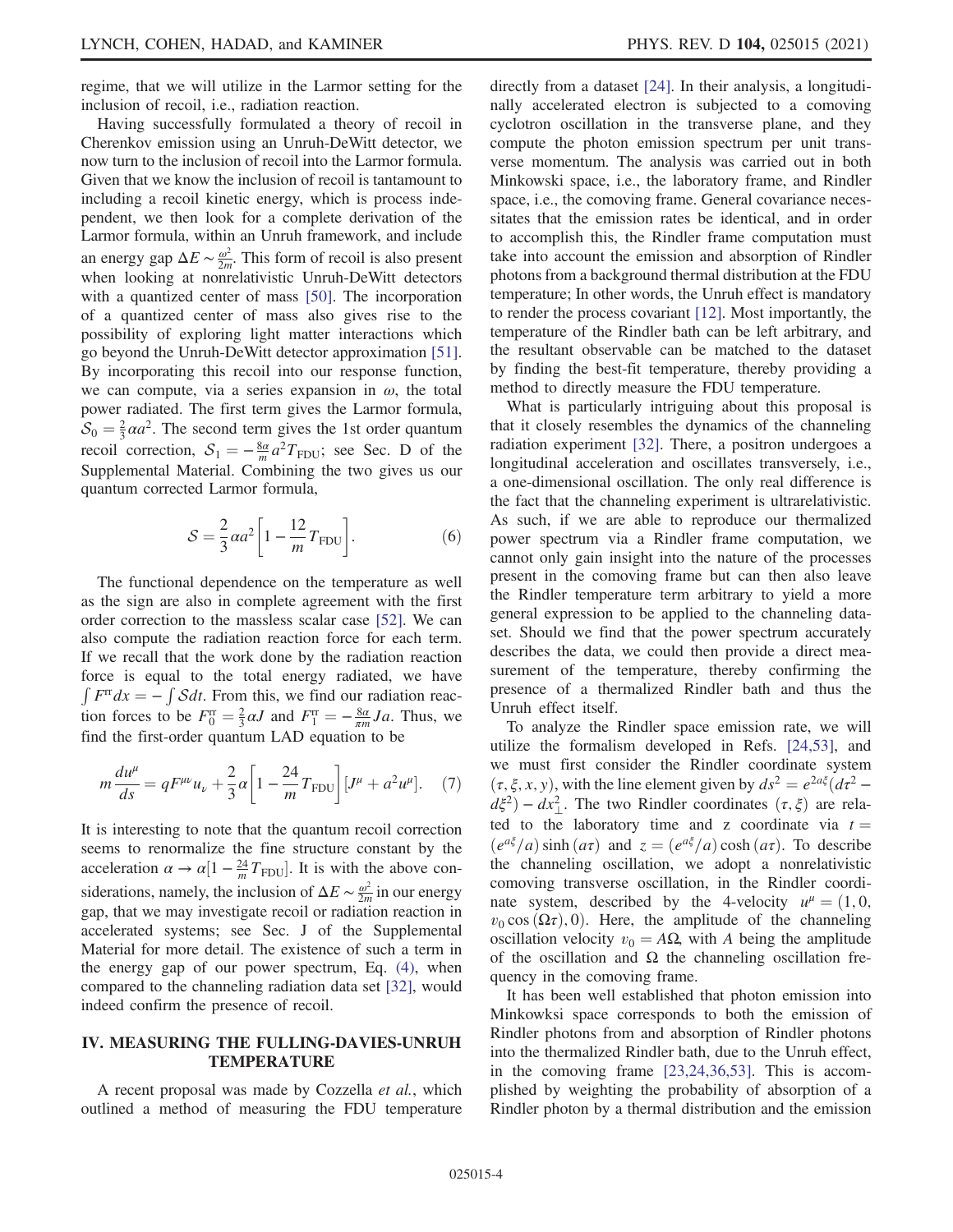probability by a thermal distribution plus 1, i.e.,  $\mathcal{P}_{abs} \sim |\mathcal{A}_{abs}|^2 (1/(e^{\omega_r/T}-1))$  and  $\mathcal{P}_{emi} \sim |\mathcal{A}_{abs}|^2 (1+1/2)$  $(e^{\omega_r/T} - 1)$ ). Note this also makes use of the fact that  $|\mathcal{A}_{abs}|^2 = |\mathcal{A}_{emi}|^2$ . The temperature of the background thermal bath, T, is kept arbitrary. The total Rindler emission rate is then given by, see Sec. G of the Supplemental Material,

$$
\Gamma_r = \int_{\infty}^{\infty} d^2 k_{\perp} \int_0^{\infty} d\omega_r \frac{[|\mathcal{A}_{abs}^1|^2 + |\mathcal{A}_{abs}^2|^2]}{\Delta \tau} \coth\left(\omega_r/(2T)\right).
$$
\n(8)

Here, the two terms correspond to summing over both Rindler photon polarizations. Each polarization is described by the mode functions,  $f(x) = K_{i\omega_r/a}(\frac{k_\perp}{a}e^{a\xi}) \times$  $e^{i(k_\perp \cdot x_\perp - \omega_r \tau)}$ . Note that these photons comprise plane waves transverse to the direction of acceleration and a K2 modified Bessel function of the second kind function along the acceleration axis. The transverse plane waves are characterized by their momenta  $k_{\perp}$ , and the K2 Bessel is characterized by the Rindler frequency  $\omega_r$ . What is important to note at this point is that the contribution of the background thermal distribution is contained in the factor, coth  $(\omega_r/(2T))$ . When analyzing the case of Rindler photon emission and absorption due to our transverse channeling oscillation, we then obtain the following total emission spectrum per transverse momentum:

$$
\frac{d\Gamma_r}{d^2k_{\perp}} = -\frac{i\alpha}{2\pi a} \sinh(\pi\omega_r/a) \coth(\omega_r/(2T)) e^{\frac{\pi\omega_r}{a}}
$$

$$
\times \left[ \delta H_{\frac{2i\omega_r}{a}}^{(2)} \left( \frac{-2ik_{\perp}\gamma}{a} \right) - \frac{1}{2} \left( H_{\frac{2i\omega_r}{a}+2}^{(2)} \left( \frac{-2ik_{\perp}\gamma}{a} \right) + H_{\frac{2i\omega_r}{a}-2}^{(2)} \left( \frac{-2ik_{\perp}\gamma}{a} \right) \right) \right].
$$
(9)

Here, we see that both the thermal contribution as well as the indices of the Hankel functions are determined by  $\omega_r$ . For our transverse channeling oscillation, this sets  $\omega_r = k_r A \Omega$ . We must also comment on the fact that we have two new thermal terms. First, we have an additional factor of sinh  $(\pi \omega_r/a)$  due to the Rindler mode,  $K_n(x)$ , normalization. Second, we have a factor  $e^{\frac{\pi \omega_r}{a}}$  which comes from the mode transformation  $K_{i\omega_r/a}(k_\perp/a) \sim$  $e^{\omega_r/T_{\text{FDU}}}H_{i\omega_r/a}(-ik_\perp/a)$ . Now, by comparing this expression to that of the case of Minkowski photon emission, we verify that the expressions match when the temperature of the Rindler bath is set to the FDU temperature. When analyzing photon emission using an Unruh-DeWitt detector in Minkowski space, we must sum over both the excitation and deexcitation of the detector [\[39\],](#page-9-20) i.e.,  $d\Gamma_{\text{tot}}$  $\frac{d\Gamma_{\text{tot}}}{d^2k_\perp} = \frac{d\Gamma_{\Delta E}}{d^2k_\perp} + \frac{d\Gamma_{\Delta E}}{d^2k_\perp}$ . The resulting Minkowski emission rate yields

$$
\Gamma_m = \frac{1}{\Delta \tau} \int d^2 k_\perp dk_z [|A^m_\uparrow|^2 + |A^m_\downarrow|^2]
$$
  
= 
$$
\frac{1}{\Delta \tau} \int d^2 k_\perp dk_z |A^m_\uparrow|^2 [1 + e^{\Delta E/T_{\text{FDU}}}].
$$
 (10)

Note that here we made use of the detailed balance relationship,  $\Gamma_{\downarrow}^{m} = \Gamma_{\uparrow}^{m} e^{\Delta E/T_{\text{FDU}}}$ , demonstrating thermal equilibrium at the FDU temperature. What is important to note is that the presence of thermality is entirely encoded in the Boltzmann-like factor  $1 + e^{\Delta E/T_{\text{FDU}}}$  and does not depend on the process specific Minkowski amplitudes  $A<sup>m</sup>$ . Of course, we know this relation is also manifested in the emission rate via our Hankel modes,  $H_{\frac{-2i\Delta E}{a}}^{(2)}(x) = e^{2\pi \Delta E/a} H_{\frac{2i\Delta E}{a}}^{(2)}(x)$ . As such, our transverse a Minkowski emission spectrum is given by

$$
\frac{d\Gamma_m}{d^2k_\perp} = \frac{-i\alpha}{4\pi a} \left[ \delta H_{\frac{2i\Delta E}{a}}^{(2)} \left( -\frac{2ik_\perp \gamma}{a} \right) - \frac{1}{2} \left( H_{\frac{2i\Delta E}{a} - 2}^{(2)} \left( -\frac{2ik_\perp \gamma}{a} \right) + H_{\frac{2i\Delta E}{a} + 2}^{(2)} \left( -\frac{2ik_\perp \gamma}{a} \right) \right) \right] \left[ 1 + e^{2\pi \Delta E/a} \right].
$$
\n(11)

<span id="page-4-0"></span>Now, given the fact that both Minkowski and Rindler emission rates describe precisely the same physics, the rates are then equal  $\frac{d\Gamma_m}{d^2k_{\perp}} = \frac{d\Gamma_r}{d^2k_{\perp}}$ . This then yields our thermal transformation function,

$$
[1 + e^{\Delta E/T_{\text{FDU}}}] = \frac{1}{2} \sinh (\pi \omega_r/a) \coth (\omega_r/(2T)) e^{\frac{\pi \omega_r}{a}}.
$$
\n(12)

We see that the above emission spectra, computed in both Rindler space with a background thermal bath and in vacuum Minkowski space, are indeed identical, provided we identify our energy gap with Rindler frequency  $\Delta E = \omega_r$  and the background temperature with the FDU temperature  $T = \frac{a}{2\pi}$ . Functionally, what we have done is utilize the covariance of the photon emission between the Minkowski and Rindler frames in order to "track" the presence of thermality. We have detailed balance from the Minkowski side, along with the photon exchange with the Rindler bath on the Rindler side scaled by the mode normalization. This relationship is process independent and demonstrates the fundamental nature of how the Unruh effect is mandatory for the self-consistency of quantum field theory [\[12\]](#page-9-27); detailed balance in Minkowski space corresponds to photon exchange with Rindler bath in Rindler space.

<span id="page-4-1"></span>Now, based on the thermal identity, Eq. [\(12\)](#page-4-0), we can write our full Minkowski power spectrum with the temperature of the Rindler bath left arbitrary. In short, we are converting the detailed balance relation back into the Rindler thermal bath. This will allow us to directly measure the temperature from the dataset. Hence,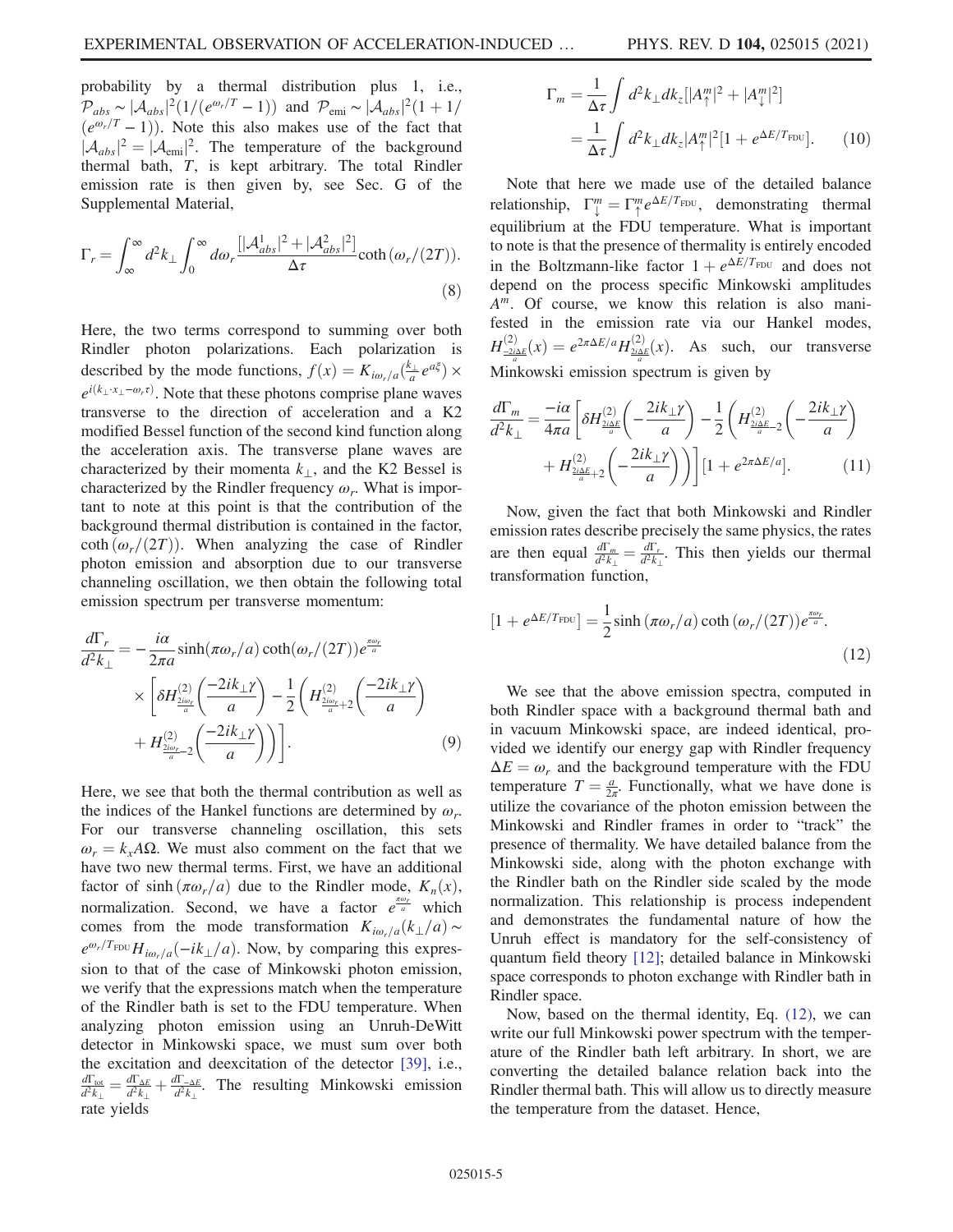$$
\frac{dS}{d\omega} = -i\frac{4}{3}\alpha \frac{\omega^2}{a} \left[ \delta H_{\frac{2i\Delta E}{a}}^{(2)} \left( -\frac{2i\omega\gamma}{a} \right) \right.\n- \frac{1}{2} \left( H_{\frac{2i\Delta E}{a} - 2}^{(2)} \left( -\frac{2i\omega\gamma}{a} \right) + H_{\frac{2i\Delta E}{a} + 2}^{(2)} \left( -\frac{2i\omega\gamma}{a} \right) \right) \right.\n\times \sinh(\pi \Delta E/a) \coth(\Delta E/(2T)) e^{\frac{\pi \Delta E}{a}}.
$$
\n(13)

Provided the thermalized power spectrum, Eq. [\(4\)](#page-2-0), accurately describes the channeling data, we can then use the above expression to fit the temperature. A successful measurement of the FDU temperature would confirm the presence of a thermal bath in the Rindler frame and thus the Unruh effect, thereby realizing the proposal of Cozzella et al. [\[24\].](#page-9-19)

#### V. BEKENSTEIN-HAWKING AREA-ENTROPY LAW

Given a system which is manifestly thermalized by the acceleration also prompts an additional analysis of the horizon thermodynamics. Building upon the work of Bekenstein, who reasoned that the entropy of a black hole would be proportional to the area, Hawking, upon the discovery of black hole evaporation, was able to fix the proportionality constant to  $1/4$ . This gave birth to the Bekenstein-Hawking entropy-area law [\[13,29\]](#page-9-12),  $S = \frac{A}{4}$ . Measuring such a quantity from an astrophysical black hole seems well beyond our current experimental capabilities. However, systems which are thermalized by the acceleration obey the same area-entropy law due to the Unruh effect [\[30\].](#page-9-13) As such, for highly accelerated systems, one can directly test the hypothesis of Bekenstein and Hawking.

In the proper frame, the change in the horizon area is determined by the amount of energy radiated by each positron,  $\Delta \tilde{E}$ , into the horizon. This quantity we will extract from the actual data via  $\Delta \tilde{E} = \frac{4c}{3x_0} \int \frac{dS_{\text{data}}}{d\omega} d\omega dt$ ; see Sec. A of the Supplemental Material for more details. The corresponding change in horizon area [\[30\]](#page-9-13) is given by  $\Delta A = \frac{Gc^5}{\hbar} \frac{8\pi m^3 \Delta \tilde{E}}{E_i^3 a}$ ; see Sec. I of the Supplemental Material. From the first law of thermodynamics, we can also determine the entropy difference in the proper frame based on the difference in positron energy in the laboratory frame,  $\Delta S = \frac{c^8}{\hbar^2}$  $rac{\pi m^3}{a}$   $\left(\frac{1}{(E_i - \Delta \tilde{E})^2} - \frac{1}{E_i^2}\right)$ . Note that we reintroduced all fundamental constants into the above expressions for the area and entropy change so we can resolve the presence of the Planck area,  $\ell_p^2 = \frac{G\hbar}{c^3}$ . Finally, if the hypothesis of Bekenstein and Hawking is true, then we will have  $\frac{\Delta A}{\Delta S} = 4\ell_p^2$ . As such, we will integrate the data in order to compute the following area to entropy ratio, see Sec. I of the Supplemental Material,

<span id="page-5-0"></span>
$$
\frac{\Delta A}{\Delta S} = \mathcal{E}_p^2 \frac{8\Delta \tilde{E}}{E_i^3} \left[ \frac{1}{(E_i - \Delta \tilde{E})^2} - \frac{1}{E_i^2} \right]^{-1} . \tag{14}
$$

When the system thermalizes, it is expected that the above expression, with the appropriate integration over the data, will converge to  $4\ell_p^2$ . What is required to confirm the presence of thermality is that this expression satisfies the relation  $S = A/4$ , even with  $\Delta E \neq 0$ . Conceptually, what this means is that by the original integration of the first law, we fix  $S_i = \frac{A_i}{4}$ . This is the zeroth-order "initial condition" of the integration. Then, we must have  $\Delta E$ evolve in such a way that the change in the area and entropy also obey  $\Delta S = \frac{\Delta A}{4}$ . This is not always the case in fact. The  $\Delta E$  that presents itself in the above expressions must come from a thermalized observable. When applied to the high-energy channeling experiment, a verification of this area-entropy law will provide independent corroborating evidence for the presence of acceleration-induced thermality which would compliment the analysis based on the Minkowski and Rindler thermal power spectra.

## VI. EXPERIMENTAL OBSERVATION OF ACCELERATION-INDUCED THERMALITY IN CHANNELING RADIATION

When a highly energetic charged particle propagates in a material, it will lose energy and emit a smooth spectrum of radiation known as bremsstrahlung [\[54\].](#page-10-7) This particular process is associated with scattering off individual atomic sites that have a random distribution, i.e., an amorphous crystalline structure for solids or the random distribution of atoms in the case of a liquid or gas. However, if we have a solid with some periodic crystalline structure, then we can look at motion along an axis of symmetry where the charged particle is "channeled" and will propagate in an effective hollow wave guide, or two-dimensional (2D) plane between atomic layers, produced by the structure. Then, the charged particle is confined to the potential well and can oscillate back and forth transversely to its direction of propagation and therefore radiate. This process is known as channeling radiation [\[55,56\]](#page-10-8). In the channeling experiment [\[32\]](#page-9-15), the data from the photon power spectrum produced by the rapidly decelerated positrons are presented and are precisely the observable computed in our analysis. There, 178.2 GeV positrons are fired into a 3.8 mm sample of single crystal silicon aligned along the  $\langle 111 \rangle$  axis. Because the positron is positively charged, it will be repelled by the positively charged atomic sites and therefore be subject to a confining harmonic oscillator potential. The transitions between these harmonic oscillator states give rise to the channeling radiation seen in the experiment. These transitions between states, i.e., the transverse oscillation, decouple from the longitudinal motion, i.e., the beam velocity. The energy loss produced by this photon emission then gives rise to the large accelerations necessary to bring about thermality.

If we consider a characteristic laboratory frame photon frequency,  $\omega_0$ , produced by the channeling radiation, we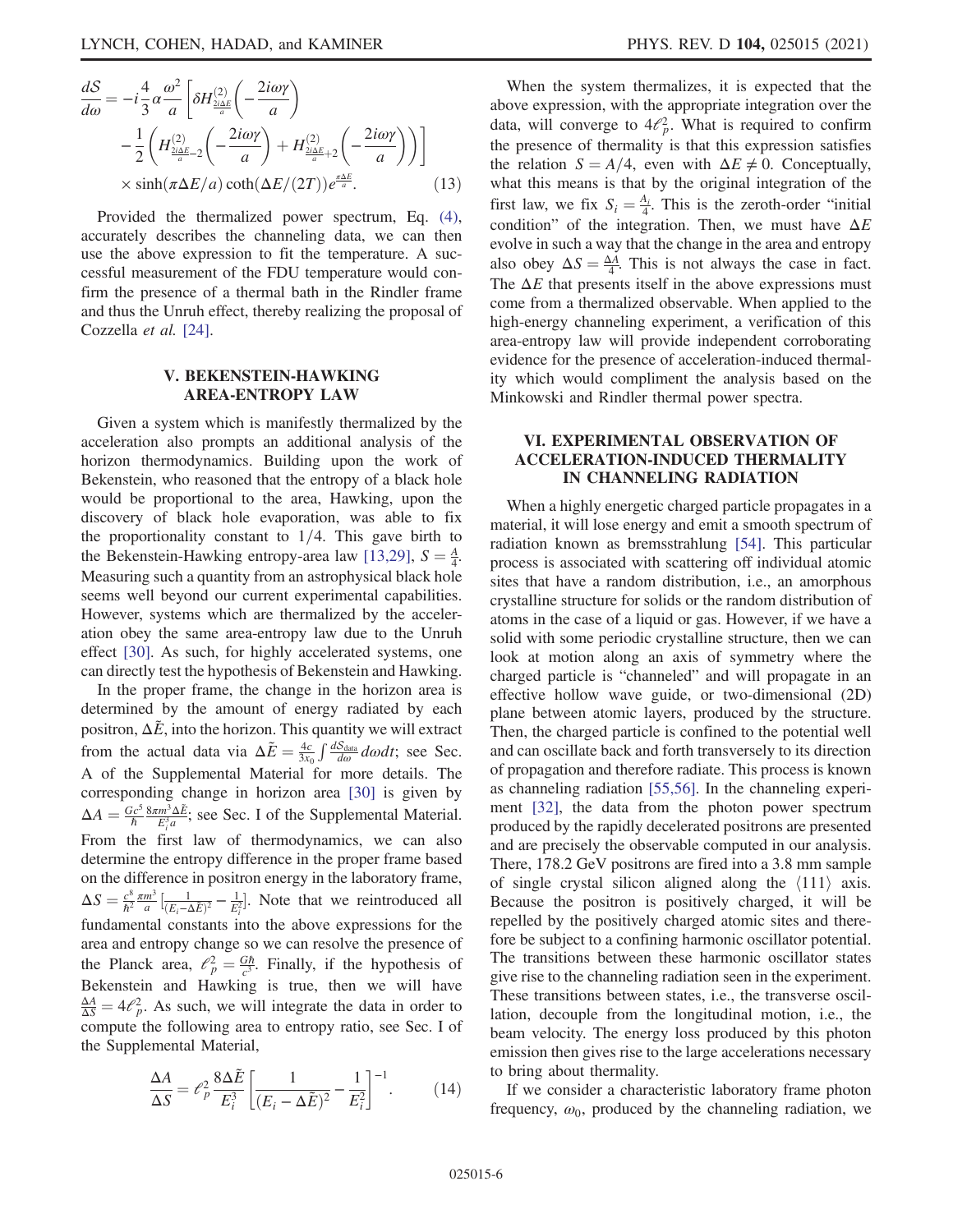can determine the momentum scale of the associated process. This will result in a change in momentum imparted on the positron given by  $|\Delta p| = |k_0| = \omega_0$ . This momentum change occurs during the timescale of the emission process. Taking the physical size of the photon to be  $\Delta x = \lambda_0/2$ , we can then determine the emission time to be  $\Delta t = \Delta x/c = \frac{\pi}{\omega_0}$ . Then, recall that the relativistic version of Newton's law,  $f = \frac{\Delta p}{\Delta t} = ma'$ , will enable us to determine the proper acceleration,  $a'$ ; see Sec. H of the Supplemental Material. Hence, we find our proper acceleration is given by

$$
a' = \frac{\omega_0^2}{\pi m} \tag{15}
$$

This is a proper acceleration, but it is written in terms of the laboratory frequency. What is important to note is that when written in terms of proper quantities the proper acceleration,  $a' = \frac{\omega_{\text{max}}^2 \gamma^2}{\pi m}$ , boosts as  $\gamma^2$ . More importantly, when computing the FDU temperature for the emission, we find a recoil/radiation reaction temperature,  $T_{RR}$ . Hence,

$$
T_{\rm RR} = \frac{\omega_0^2 \gamma^2}{2m\pi^2}.
$$
 (16)

Note, we now have an FDU temperature which depends explicitly on the recoil kinetic energy,  $\omega^2/2m$ , which is imparted on the positron by the emission. It is this radiation reaction temperature, produced by the recoil itself, that we will look for in our experimental analysis.

To compare with the experimental data we need to convert all parameters to GeV [\[32,57\]](#page-9-15):  $E_0 = 178.2$  GeV and  $m = 0.000511$  GeV. We have an overall scale factor, s, to take into account detector efficiencies. To model the change in the positron's energy, we adopt a polynomial energy gap of the form  $\Delta E = a_0 + a_1 \omega + a_2 \omega^2 + a_3 \omega^3$ ; the logic being that the exact expression of the energy difference, produced by the relevant dispersion and conservation of momentum and energy relations associated with all processes present, will be amenable to a Taylor expansion in powers of the emitted photon's frequency [\[58\]](#page-10-9); see Sec. J of the Supplemental Material for more details. These parameters will be used to compute the total power spectrum,  $\frac{dS_{\text{tot}}}{d\omega} = \frac{dS(\Delta E)}{d\omega} + \frac{dS(-\Delta E)}{d\omega}$ , with and without the energy gap, and then compared with the crystal data [\[32\]](#page-9-15). In principle, the  $a_0$  term is associated with the channeling oscillation,  $a_1$  is associated with the Rindler frequency, and the  $a_2\omega^2$  term is associated with recoil or radiation reaction [42–[46\].](#page-9-23) We included a frequency dependence up to an  $\omega^3$  term to capture any further dependence beyond the recoil term since that was what the experiment [\[32\]](#page-9-15) measured. The energy gap can be "turned off" by setting it to zero. To better match the calculated spectrum to the data, we also include an overall scaling factor s to take into account detector efficiencies and other systematics of the experiment; see Sec. A of the Supplemental Material for more details. To ensure the presence of thermality, we must also examine the emission lifetime. Recalling the emission rate per unit frequency is given by  $\frac{d\Gamma(\omega)}{d\omega} = \frac{dS(\omega)}{d\omega} \frac{1}{\omega}$ , we then invert this and integrate up to a specific frequency to determine the thermalization time for that frequency, i.e., the partial thermalization time [\[59\]](#page-10-10),  $t(\omega) = \frac{1}{\int_0^{\omega} \frac{d\Gamma(\omega')}{d\omega'} d\omega'}$ . Thermality necessitates that we must have this lifetime be shorter than the travel time within the crystal. This will then require a low-frequency cutoff for frequencies that do not have enough time for thermalization to take hold. We then the compute best fits of our theory, with respect to the paramaters s, Fulling-Davies-Unruh temperature  $T_{FDU}$ , Rindler temperature  $T_R$ , and  $a_i$ , along with the reduced chi-squared statistic for each lowfrequency cutoff.

The plot of our emission lifetime and reduced chisquared statistics for each cutoff for the 3.8 mm channeling crystal [\[32\]](#page-9-15) is presented in Fig. [1.](#page-7-0) Also included is the best-fit power spectra [\(4\)](#page-2-0) along with examples of changing the Rindler bath temperature [\(13\)](#page-4-1) and data [\[32\]](#page-9-15), which yielded the first statistically significant signals of accelerated thermality based on the chi-squared statistic. To verify the presence of thermality, we also examine the Bekenstein-Hawking area-entropy law [\(14\).](#page-5-0) It is through its convergence to  $4\ell_p^2$ , along with the chi squared of order unity, that we are led to the conclusion of accelerationinduced thermality.

To summarize our analysis, we found sufficient time inside the crystal for the system to be thermalized by the acceleration. The thermalization time implied a low-energy cutoff of approximately 22 GeV for the channeling data. Performing best fits of our theory to the data, with cutoffs at multiples of 10 GeV, yielded a reduced chi-squared statistic within the 1 standard deviation threshold at 30 GeV. For this cutoff, the overall chi-squared statistic also favors a nonzero energy gap with differences,  $\Delta \chi^2 = |\chi^2_{\text{gap}} - \chi^2_{\text{no gap}}| = 364$ . The best-fit parameter for the  $\omega^2$  term is  $a_2 = 846 \text{ GeV}^{-1}$ , which accurately reflects the expected value of  $\frac{1}{2m}$  ~ 978.2 GeV<sup>-1</sup>, thereby confirming the presence of recoil and thus radiation reaction. The best-fit value for channeling frequency is  $a_0 = 5.6$  eV, in the proper frame, which is typical for channeling oscillations [\[56\]](#page-10-11). We can also confirm the presence of the fiducial Rindler frequency term,  $\omega_r \sim \omega A \Omega$ , by the coefficient on the linear term  $\omega$ . For an amplitude on the order of the lattice constant for silicon,  $A = 5.4 \text{ Å}$ , and using the best fit value for the channeling frequency,  $\Omega = a_0$ , we expect the linear coefficient to be  $A\Omega \sim .015$ . We indeed find our best-fit value to be  $a_1 = .012$ , thereby confirming the Rindler frame analysis, i.e., that Minkowski photon emission corresponds, at the very least, to the emission and absorption of Rindler photons at the Rindler frequency set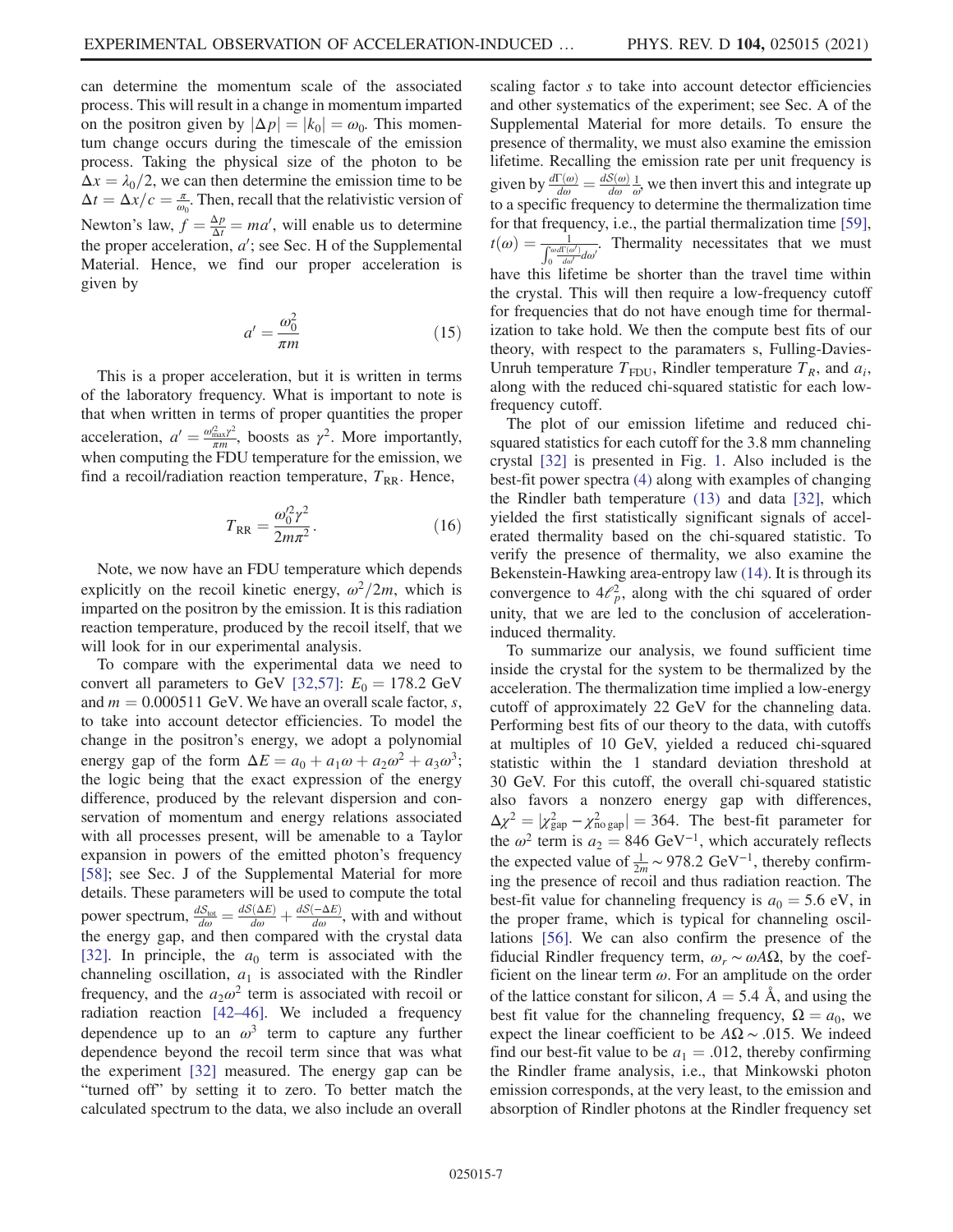<span id="page-7-0"></span>

FIG. 1. Experimental observation of acceleration-induced thermality. For the Unruh effect to manifest itself, whatever process that takes place must have time to thermalize. Plot (a) demonstrates that the emission lifetime of the channeling experiment is shorter than the time the positron traverses the crystal sample, thereby demonstrating that the system has time to thermalize. Note the threshold energy is approximately 22 GeV. With the threshold of thermality exceeded, we must then look at various cutoffs beyond this threshold for a statistical signal which will confirm it. Plot (b) shows the chi-squared statistic for the best-fit power spectrum with various low-frequency cutoffs. Included is also the chi squared for the power spectrum, Eq. [\(13\)](#page-4-1), with the best-fit Rindler temperatures. The channeling radiation has a  $\chi^2/\nu < 1 + \sqrt{2/\nu}$  starting at 30 GeV. Moreover, the presence of a thermalized energy gap is favored over no gap. Plot (c) presents the power spectrum with a thermalized energy gap along with the channeling data for the first cutoff, 30 GeV, that satisfies the chi-squared criterion. Also included is the same power spectrum with the Rindler temperature set to  $T_{FDU}$ ,  $(1.1)T_{FDU}$ , and  $(1/1.1)T<sub>FDU</sub>$  to illustrate the sensitivity of the spectrum to the temperature. The thermalized power spectrum [\(4\),](#page-2-0) [\(13\)](#page-4-1) shows excellent agreement with the dataset and provides evidence for the first observation of the Unruh effect. Plot (d) shows the ratio of the Rindler horizon area to the entropy as a function of the low-energy cutoff. For thermalized systems, this ratio is identically  $4l_p^2$ . Again, note the thermalization threshold energy of approximately 22 GeV, thereby providing corroborating evidence for acceleration-induced thermality.

by the channeling oscillation  $ω_r \sim AΩ$ , [\[24,53\].](#page-9-19) This implies that our energy gap is given by  $\Delta E \sim \Omega +$  $\Omega A \omega + \frac{\omega^2}{2m}$ : the sum of a pure channeling frequency  $\Omega$ , the Rindler frequency  $\omega_r = A\Omega\omega$ , and the recoil term  $\frac{\omega^2}{2m}$ .

By keeping the FDU temperature arbitrary and performing best fits for the acceleration for each power spectrum, we can measure the FDU temperature,  $T_{\text{FDU}}$ , with the eight cutoffs, which satisfy the chi-squared criterion: 30– 100 GeV. Then, by fixing the acceleration to the best-fit value for each cutoff, we can perform the best fit for the Rindler temperature,  $T_R$ , specifically for these same cutoffs. Note the source of error for both these measurements is the standard deviation from the mean and therefore will

decrease as  $1/\sqrt{n}$ , which for our current analysis utilized  $n = 8$ . For the characteristic frequency of the radiation reaction temperature,  $T_{RR}$ , let us use the first frequency to thermalize from the dataset, i.e.,  $\omega_0 = 150$  GeV. Note that this will also serve as an upper bound on the temperature. We can now compare the experimental measurements for the average FDU temperature, the average Rindler temperature, and the radiation reaction temperature. Hence,

$$
T_{\text{FDU}} = 1.80 \pm .51 \text{ PeV}
$$
  
\n
$$
T_R = 1.96 \pm .49 \text{ PeV}
$$
  
\n
$$
T_{\text{RR}} = 2.23 \text{ PeV}.
$$
 (17)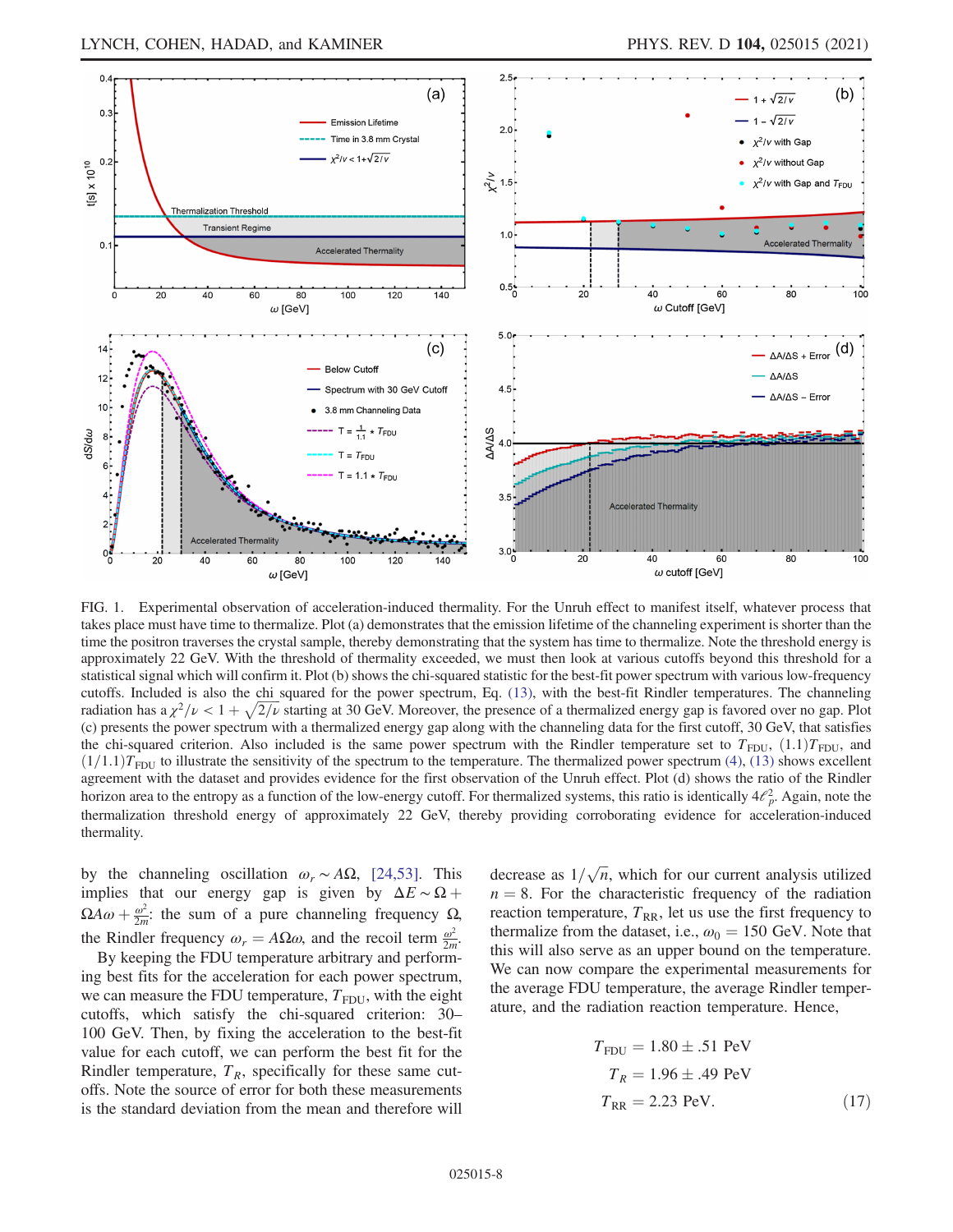As such, we find the temperature of the Rindler bath to be  $T_R = T_{\text{FDU}}(1.09 \pm .41)$ . This experimental measurement confirms the predictions of Fulling [\[25\]](#page-9-7), Davies [\[26\]](#page-9-8), and Unruh [\[6\]](#page-9-1) and also realizes the proposal put forward by Cozzella et al. for confirming the presence of the Unruh effect by directly measuring the FDU temperature [\[24\]](#page-9-19). The range of frequencies which set the radiation reaction temperature is also given by  $\omega_0 = 135 \pm 17.6$  GeV. The agreement of both the FDU temperature with the radiation reaction temperature also corroborates the presence of recoil. This result seems natural under framework of radiation reaction; the acceleration scale of the system appears to be set by the recoil energy of the first frequencies to thermalize, in this case  $\omega_0 \sim 150$  GeV. This immense recoil acceleration,  $a \sim 5 \times 10^{39}$  m/s<sup>2</sup>, gives rise to a temperature of  $2 \times 10^{19}$  K. The incredibly high-energy scales here are due to the fact that for the channeling experiment [\[32\]](#page-9-15) the Lorentz gamma is  $\gamma = 3.5 \times 10^5$ . Other prospects for future experiments could even include two-photon emission processes [\[60\]](#page-10-12) as well as explore finite-size effects such as gauge invariance in minimal and dipole coupling interactions, [\[51,61\].](#page-10-5)

In short, the first three terms in the Unruh-DeWitt detector energy gap all correspond to expected values. In particular, the presence of an approximately  $\frac{\omega^2}{2m}$  term confirms the presence of recoil. The theory employed in the analysis obeys detailed balance, is thermalized at the FDU temperature, and also reproduces the Larmor formula in the appropriate limit [\[24,36](#page-9-19)–38]. Through a complimentary Rindler analysis, we confirmed the presence of a thermal bath of Rindler photons at the FDU temperature in the comoving frame [\[24,53\]](#page-9-19). Then, through a completely independent thermodynamic analysis, we found that the Bekenstein-Hawking area-entropy law was also satisfied starting at the same approximately 22 GeV threshold. It is through the chi-squared analysis of the best-fit power spectrum, measurement of the FDU temperature, and confirmation of the Bekenstein-Hawking area-entropy law that we are led to the conclusion of acceleration-induced thermality.

#### VII. CONCLUSIONS

The main focus of this manuscript deals with the presence of accelerated thermality in a high-energy channeling radiation experiment that measured radiation reaction [\[32\]](#page-9-15). However, there are two additional experiments that also report evidence of radiation reaction using laser-wakefield acceleration [\[62,63\].](#page-10-13) There, rather than the photon power spectrum, the final state electron energy was measured. It would be an interesting avenue of research to apply this formalism to their experiments in search of accelerated thermality as well. The connection between the Unruh effect and radiation reaction has long been discussed in the literature [\[64,65\],](#page-10-14) and it appears that these, and future, systems may provide a robust experimental setting to not only explore these intriguing aspects of radiation reaction but also to investigate the intriguing nature of acceleration-induced thermality.

In this article, we employed the theory of accelerated quantum electrodynamics and used it to explore the radiation produced by uniform accelerated motion. When applied to the problem of channeling radiation, we are able to incorporate a local change in energy, utilizing techniques from quantum field theory in curved spacetime, by setting the energy gap of an Unruh-DeWitt detector equal to a general polynomial, which incorporates recoil/ radiation reaction, in the emitted photons frequency, thereby connecting it with the Unruh effect. The presence of the Unruh effect is explored via a Rindler frame analysis, which also provided a path to directly measure the FDU temperature. This work not only explores channeling radiation, in a quantitative manner, but also sheds new light on it and the Unruh effect in a manner that is backed by the experimental evidence. Moreover, by analyzing the Rindler horizon thermodynamics, we were also able to confirm the Bekenstein-Hawking area-entropy law. In conclusion, our analysis indicates that in addition to measuring radiation reaction, the recent high-energy channeling radiation experiment has a significant statistical signal for the first observation of acceleration-induced thermality backed by an independent thermodynamic analysis of the Bekenstein-Hawking area-entropy law, thereby indicating the first observation of the Unruh effect in a nonanalog system.

#### ACKNOWLEDGMENTS

We would like to thank George Matsas, Ulrik Uggerhoj, Niayesh Afshordi, Jorma Louko, Ted Jacobson, Alejandro Satz, Gabriel Cozzella, Moti Segev, Jeff Steinhauer, Germain Rousseaux, Christian Nielson, Yaniv Kurman, and Alexey Gorlach for their valuable input and Tobias Wistisen for sending us the experimental data. We are also indebted to an anonymous referee for many helpful comments that helped to improve our manuscript. This work was supported by the Israel Science Foundation (ISF) Grant No. 830/19 and the ERC starting Grant No. NanoEP 851780 from the European Research Council. E. C. was supported by Grant No. FQXi-RFP-CPW-2006 from the Foundational Questions Institute and Fetzer Franklin Fund, a donor advised fund of Silicon Valley Community Foundation, the Israel Innovation Authority under Projects No. 70002 and No. 73795, the Quantum Science and Technology Program of the Israeli Council of Higher Education, and the Pazy Foundation. E. C. acknowledges helpful discussions with the Bristol reading group regarding the Unruh effect. M. H. L. was supported at the Technion by a Zuckerman fellowship.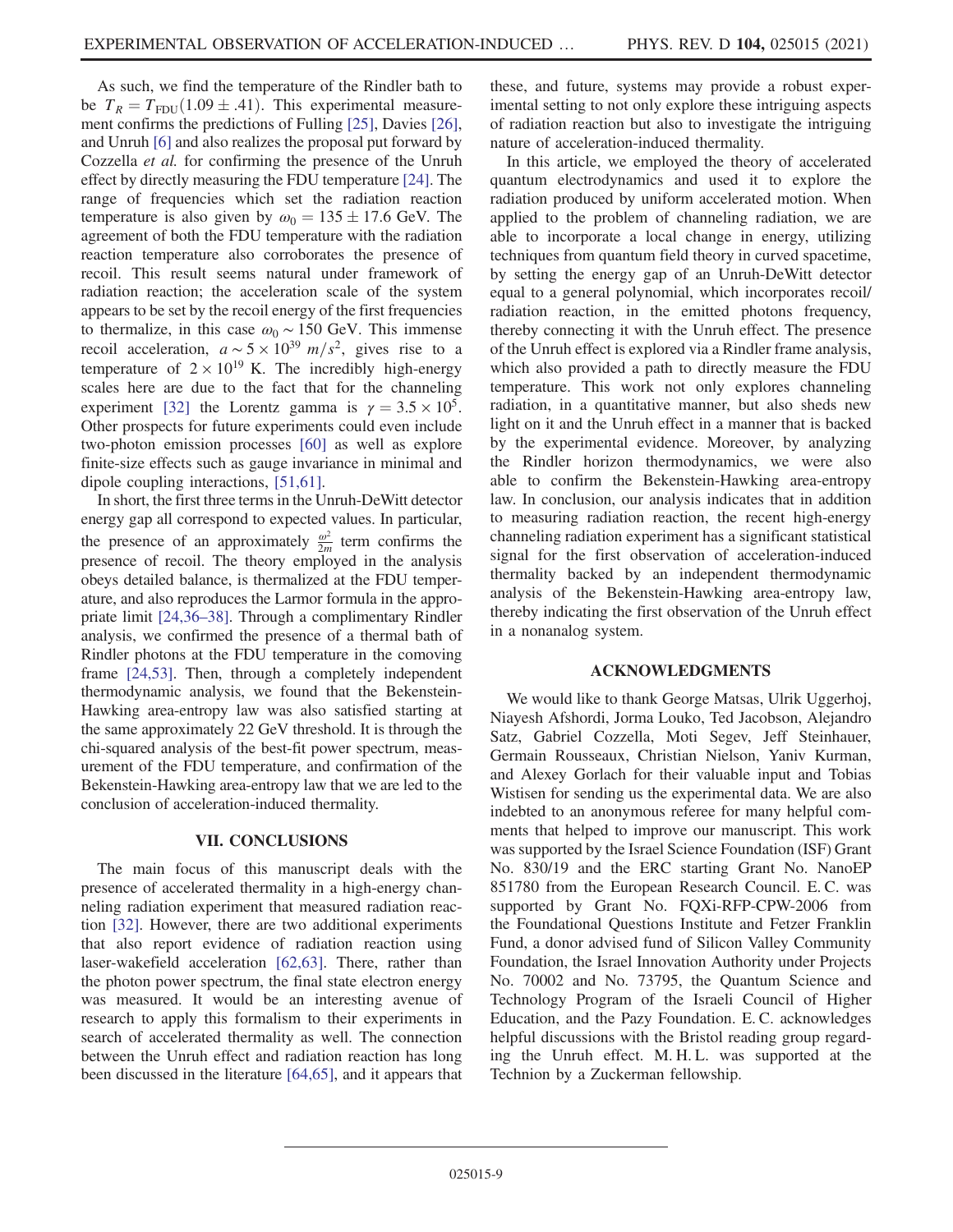- <span id="page-9-0"></span>[1] N. D. Birrell and P. C. W. Davies, Quantum Field Theory in Curved Space (Cambridge University Press, Cambridge, England, 1982).
- [2] S. A. Fulling, Aspects of Quantum Field Theory in Curved Space-Time (Cambridge University Press, Cambridge, England, 1989).
- [3] L. Parker and D. Toms, Quantum Field Theory in Curved Spacetime: Quantized Fields and Gravity (Cambridge University Press, Cambridge, England, 2009).
- [4] L. Parker, The creation of particles by the expanding universe, Ph.D. thesis, Harvard University, 1966.
- [5] L. Parker, Thermal radiation produced by the expansion of the Universe, [Nature \(London\)](https://doi.org/10.1038/261020a0) 261, 20 (1976).
- <span id="page-9-1"></span>[6] W. G. Unruh, Notes on black-hole evaporation, [Phys. Rev.](https://doi.org/10.1103/PhysRevD.14.870) D 14[, 870 \(1976\).](https://doi.org/10.1103/PhysRevD.14.870)
- <span id="page-9-2"></span>[7] S. Hawking, W. Israel, and B. S. DeWitt, *General Relativity* an Einstein Centenary Survey (Cambridge University Press, Cambridge, England, 1979).
- <span id="page-9-14"></span>[8] M. H. Lynch, Acceleration-induced scalar field transitions of n-particle multiplicity, Phys. Rev. D 90[, 024049 \(2014\).](https://doi.org/10.1103/PhysRevD.90.024049)
- <span id="page-9-18"></span>[9] M. H. Lynch, Accelerated quantum dynamics, [Phys. Rev. D](https://doi.org/10.1103/PhysRevD.92.024019) 92[, 024019 \(2015\).](https://doi.org/10.1103/PhysRevD.92.024019)
- [10] R. Muller, Decay of accelerated particles, [Phys. Rev. D](https://doi.org/10.1103/PhysRevD.56.953) 56, [953 \(1997\)](https://doi.org/10.1103/PhysRevD.56.953).
- [11] G. E. A. Matsas and D. A. T. Vanzella, Decay of protons and neutrons induced by acceleration, [Phys. Rev. D](https://doi.org/10.1103/PhysRevD.59.094004) 59, 094004 [\(1999\).](https://doi.org/10.1103/PhysRevD.59.094004)
- <span id="page-9-27"></span>[12] D. A. T. Vanzella and G. E. A. Matsas, Decay of Accelerated Protons and the Existence of the Fulling-Davies-Unruh Effect, Phys. Rev. Lett. 87[, 151301 \(2001\)](https://doi.org/10.1103/PhysRevLett.87.151301).
- <span id="page-9-12"></span>[13] S. W. Hawking, Black hole explosions?, [Nature \(London\)](https://doi.org/10.1038/248030a0) 248[, 30 \(1974\).](https://doi.org/10.1038/248030a0)
- [14] G. W. Gibbons and S. W. Hawking, Cosmological event horizons, thermodynamics, and particle creation, [Phys. Rev.](https://doi.org/10.1103/PhysRevD.15.2738) D 15[, 2738 \(1977\).](https://doi.org/10.1103/PhysRevD.15.2738)
- [15] M. H. Lynch and N. Afshordi, Temperatures of renormalizable quantum field theories in curved spacetime, [Classical](https://doi.org/10.1088/1361-6382/aae792) [Quantum Gravity](https://doi.org/10.1088/1361-6382/aae792) 35, 225008 (2018).
- [16] A. Dhumuntarao, J. T. G. Ghersi, and N. Afshordi, Instantaneous Temperatures à la Hadamard: Towards a generalized Stefan-Boltzmann law for curved spacetime, [arXiv:](https://arXiv.org/abs/1804.05382) [1804.05382.](https://arXiv.org/abs/1804.05382)
- <span id="page-9-4"></span><span id="page-9-3"></span>[17] N. Obadia, How hot are expanding universes?, [Phys. Rev. D](https://doi.org/10.1103/PhysRevD.78.083532) 78[, 083532 \(2008\).](https://doi.org/10.1103/PhysRevD.78.083532)
- [18] I. Agullo and L. Parker, Non-Gaussianities and the stimulated creation of quanta in the inflationary universe, Phys. Rev. D 83[, 063526 \(2011\)](https://doi.org/10.1103/PhysRevD.83.063526).
- <span id="page-9-5"></span>[19] W. G. Unruh, Experimental Black-Hole Evaporation?, [Phys. Rev. Lett.](https://doi.org/10.1103/PhysRevLett.46.1351) 46, 1351 (1981).
- [20] S. Weinfurtner, E.W. Tedford, M.C.J. Penrice, W.G. Unruh, and G. A. Lawrence, Measurement of Stimulated Hawking Emission in an Analogue System, [Phys. Rev. Lett.](https://doi.org/10.1103/PhysRevLett.106.021302) 106[, 021302 \(2011\).](https://doi.org/10.1103/PhysRevLett.106.021302)
- [21] J. R. M. de Nova, K. Golubkov, V. I. Kolobov, and J. Steinhauer, Observation of thermal Hawking radiation at the Hawking temperature in an analogue black hole, [Nature](https://doi.org/10.1038/s41586-019-1241-0) (London) 569[, 688 \(2019\)](https://doi.org/10.1038/s41586-019-1241-0).
- [22] L.-P. Euve', F. Michel, R. Parentani, T. G. Philbin, and G. Rousseaux, Observation of Noise Correlated by the

Hawking Effect in a Water Tank, [Phys. Rev. Lett.](https://doi.org/10.1103/PhysRevLett.117.121301) 117, [121301 \(2016\).](https://doi.org/10.1103/PhysRevLett.117.121301)

- <span id="page-9-6"></span>[23] L. C. B. Crispino, A. Higuchi, and G. E. A. Matsas, The Unruh effect and its applications, [Rev. Mod. Phys.](https://doi.org/10.1103/RevModPhys.80.787) 80, 787 [\(2008\).](https://doi.org/10.1103/RevModPhys.80.787)
- <span id="page-9-19"></span>[24] G. Cozzella, A. G. S. Landulfo, G. E. A. Matsas, and D. A. T. Vanzella, Proposal for Observing the Unruh Effect Using Classical Electrodynamics, [Phys. Rev. Lett.](https://doi.org/10.1103/PhysRevLett.118.161102) 118, [161102 \(2017\).](https://doi.org/10.1103/PhysRevLett.118.161102)
- <span id="page-9-7"></span>[25] S. A. Fulling, Nonuniqueness of canonical field quantization in Riemannian space-time, [Phys. Rev. D](https://doi.org/10.1103/PhysRevD.7.2850) 7, 2850 [\(1973\).](https://doi.org/10.1103/PhysRevD.7.2850)
- <span id="page-9-8"></span>[26] P. C. W. Davies, Scalar production in Schwarzschild and Rindler metrics, J. Phys. A 8[, 609 \(1975\)](https://doi.org/10.1088/0305-4470/8/4/022).
- <span id="page-9-9"></span>[27] B.L. Hu, S.-Y. Lin, and J. Louko, Relativistic quantum information in detectors-field interactions, [Classical Quan](https://doi.org/10.1088/0264-9381/29/22/224005)tum Gravity 29[, 224005 \(2012\).](https://doi.org/10.1088/0264-9381/29/22/224005)
- <span id="page-9-10"></span>[28] T. Jacobson, Thermodynamics of Spacetime: The Einstein Equation of State, [Phys. Rev. Lett.](https://doi.org/10.1103/PhysRevLett.75.1260) 75, 1260 (1995).
- <span id="page-9-11"></span>[29] J.D. Bekenstein, Black holes and entropy, [Phys. Rev. D](https://doi.org/10.1103/PhysRevD.7.2333) 7, [2333 \(1973\)](https://doi.org/10.1103/PhysRevD.7.2333).
- <span id="page-9-13"></span>[30] E. Bianchi and A. Satz, Mechanical laws of the Rindler horizon, Phys. Rev. D **87**[, 124031 \(2013\).](https://doi.org/10.1103/PhysRevD.87.124031)
- <span id="page-9-24"></span>[31] M. H. Lynch, E. Cohen, Y. Hadad, and I. Kaminer, Accelerated-Cherenkov radiation and signatures of radiation reaction, New J. Phys. 21[, 083038 \(2019\)](https://doi.org/10.1088/1367-2630/ab387d).
- <span id="page-9-15"></span>[32] T. N. Wistisen, A. D. Piazza, H. V. Knudsen, and U. I. Uggerhoj, Experimental evidence of quantum radiation reaction in aligned crystals, [Nat. Commun.](https://doi.org/10.1038/s41467-018-03165-4) 9, 795 (2018).
- <span id="page-9-16"></span>[33] M. E. Peskin and D. V. Schroeder, An Introduction to Quantum Field Theory (CRC Press, Boca Raton, 1995).
- <span id="page-9-17"></span>[34] See Supplemental Material at [http://link.aps.org/](http://link.aps.org/supplemental/10.1103/PhysRevD.104.025015) [supplemental/10.1103/PhysRevD.104.025015](http://link.aps.org/supplemental/10.1103/PhysRevD.104.025015) for detailed derivations of all relevant material.
- [35] S. Takagi, Vacuum noise and stress induced by uniform acceleration: Hawking-Unruh effect in Rindler manifold of arbitrary dimension, [Prog. Theor. Exp. Phys.](https://doi.org/10.1143/PTP.88.1) 88, 1 (1986).
- [36] A. Higuchi, G. E. A. Matsas, and D. Sudarsky, Bremsstrahlung and Fulling-Davies-Unruh thermal bath, [Phys. Rev. D](https://doi.org/10.1103/PhysRevD.46.3450) 46[, 3450 \(1992\)](https://doi.org/10.1103/PhysRevD.46.3450).
- [37] H. Ren and E. J. Weinberg, Radiation from a moving scalar source, Phys. Rev. D **49**[, 6526 \(1994\)](https://doi.org/10.1103/PhysRevD.49.6526).
- [38] M. Pauri and M. Vallisneri, Classical Roots of the Unruh and Hawking Effects, Found. Phys. 29[, 1499 \(1999\)](https://doi.org/10.1023/A:1018821619763).
- <span id="page-9-20"></span>[39] G. Cozzella, S. A. Fulling, A. G. S. Landulfo, and G. E. A. Matsas, Uniformly accelerated classical sources as limits of Unruh-DeWitt detectors, Phys. Rev. D 102[, 105016 \(2020\).](https://doi.org/10.1103/PhysRevD.102.105016)
- <span id="page-9-21"></span>[40] M. Abramowitz and I. Stegun, Handbook of Mathematical Functions (National Institute of Standards and Technology, Washington D.C., 1964).
- <span id="page-9-22"></span>[41] S. M. Darbinian, K. A. Ispirian, and A. T. Margarian, New mechanism for Unruh radiation of channeled particles, Yerevan Phys. Inst. Preprint 65, 1188 (1989).
- <span id="page-9-25"></span><span id="page-9-23"></span>[42] P. A. M. Dirac, Classical theory of radiating electrons, [Proc.](https://doi.org/10.1098/rspa.1938.0124) R. Soc. 167[, 148 \(1938\)](https://doi.org/10.1098/rspa.1938.0124).
- <span id="page-9-26"></span>[43] L. Landau and E. M. Lifshitz, *The Classical Theory of* Fields (Pergamon, Oxford, 1971).
- [44] A. Di Piazza, Exact solution of the Landau-Lifshitz equation in a plane wave, [Lett. Math. Phys.](https://doi.org/10.1007/s11005-008-0228-9) 83, 305 (2008).